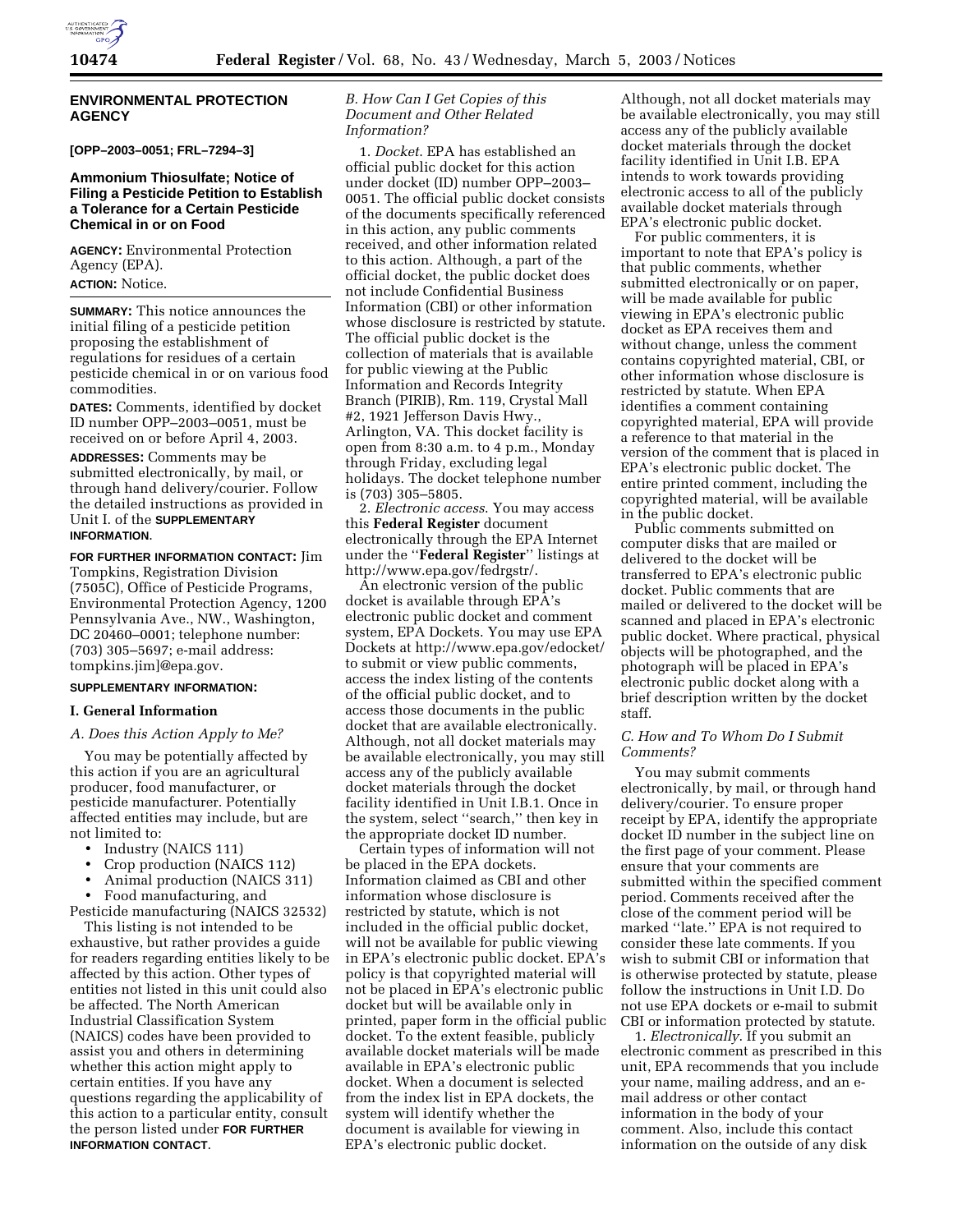or CD ROM you submit, and in any cover letter accompanying the disk or CD ROM. This ensures that you can be identified as the submitter of the comment and allows EPA to contact you in case EPA cannot read your comment due to technical difficulties or needs further information on the substance of your comment. EPA's policy is that EPA will not edit your comment, and any identifying or contact information provided in the body of a comment will be included as part of the comment that is placed in the official public docket, and made available in EPA's electronic public docket. If EPA cannot read your comment due to technical difficulties and cannot contact you for clarification, EPA may not be able to consider your comment.

i. *EPA Dockets*. Your use of EPA's electronic public docket to submit comments to EPA electronically is EPA's preferred method for receiving comments. Go directly to EPA dockets at http://www.epa.gov/edocket, and follow the online instructions for submitting comments. Once in the system, select ''search'' and then key in docket ID number OPP–2003–0051. The system is an ''anonymous access'' system, which means EPA will not know your identity, e-mail address, or other contact information unless you provide it in the body of your comment.

ii. *E-mail*. Comments may be sent by e-mail to opp-docket@epa.gov, Attention: Docket ID number OPP– 2003–0051. In contrast to EPA's electronic public docket, EPA's e-mail system is not an ''anonymous access'' system. If you send an e-mail comment directly to the docket without going through EPA's electronic public docket, EPA's e-mail system automatically captures your e-mail address. E-mail addresses that are automatically captured by EPA's e-mail system are included as part of the comment that is placed in the official public docket, and made available in EPA's electronic public docket.

iii. *Disk or CD ROM*. You may submit comments on a disk or CD ROM that you mail to the mailing address identified in Unit I.C.2. These electronic submissions will be accepted in WordPerfect or ASCII file format. Avoid the use of special characters and any form of encryption.

2. *By mail*. Send your comments to: Public Information and Records Integrity Branch (PIRIB) (7502C), Office of Pesticide Programs (OPP), Environmental Protection Agency, 1200 Pennsylvania Ave., NW., Washington, DC 20460–0001, Attention: Docket ID number OPP–2003–0051.

3. *By hand delivery or courier*. Deliver your comments to: Public Information and Records Integrity Branch (PIRIB), Office of Pesticide Programs (OPP), Environmental Protection Agency, Rm. 119, Crystal Mall #2, 1921 Jefferson Davis Hwy., Arlington, VA, Attention: Docket ID number OPP–2003–0051. Such deliveries are only accepted during the docket's normal hours of operation as identified in Unit I.B.1.

## *D. How Should I Submit CBI to the Agency?*

Do not submit information that you consider to be CBI electronically through EPA's electronic public docket or by e-mail. You may claim information that you submit to EPA as CBI by marking any part or all of that information as CBI (if you submit CBI on disk or CD ROM, mark the outside of the disk or CD ROM as CBI and then identify electronically within the disk or CD ROM the specific information that is CBI). Information so marked will not be disclosed except in accordance with procedures set forth in 40 CFR part 2.

In addition to one complete version of the comment that includes any information claimed as CBI, a copy of the comment that does not contain the information claimed as CBI must be submitted for inclusion in the public docket and EPA's electronic public docket. If you submit the copy that does not contain CBI on disk or CD ROM, mark the outside of the disk or CD ROM clearly that it does not contain CBI. Information not marked as CBI will be included in the public docket and EPA's electronic public docket without prior notice. If you have any questions about CBI or the procedures for claiming CBI, please consult the person listed under **FOR FURTHER INFORMATION CONTACT**.

## *E. What Should I Consider as I Prepare My Comments for EPA?*

You may find the following suggestions helpful for preparing your comments:

1. Explain your views as clearly as possible.

2. Describe any assumptions that you used.

3. Provide copies of any technical information and/or data you used that support your views.

4. If you estimate potential burden or costs, explain how you arrived at the estimate that you provide.

5. Provide specific examples to illustrate your concerns.

6. Make sure to submit your comments by the deadline in this notice.

7. To ensure proper receipt by EPA, be sure to identify the docket ID number assigned to this action in the subject line on the first page of your response. You may also provide the name, date, and **Federal Register** citation.

#### **II. What Action is the Agency Taking?**

EPA has received a pesticide petition as follows proposing the establishment and/or amendment of regulations for residues of a certain pesticide chemical in or on various food commodities under section 408 of the Federal Food, Drug, and Cosmetic Act (FFDCA), 21 U.S.C. 346a. EPA has determined that this petition contains data or information regarding the elements set forth in FFDCA section 408(d)(2); however, EPA has not fully evaluated the sufficiency of the submitted data at this time or whether the data support granting of the petition. Additional data may be needed before EPA rules on the petition.

#### **List of Subjects**

Environmental protection, Agricultural commodities, Feed additives, Food additives, Pesticides and pests, Reporting and recordkeeping requirements.

Dated: February 20, 2003.

#### **Debra Edwards,**

*Acting Director, Registration Division, Office of Pesticide Programs.*

### **Summary of Petition**

The petitioner's summary of the pesticide petition is printed below as required by FFDCA section 408(d)(3). The summary of the petition was prepared by Siemer and Associates Inc., and represents the view of the petitioner. The petition summary announces the availability of a description of the analytical methods available to EPA for the detection and measurement of the pesticide chemical residues or an explanation of why no such method is needed.

### **Siemer and Associates, Inc.**

#### *PP 6F4789*

EPA has received a pesticide petition (PP 6F4789) from Siemer and Associates, Inc. on behalf of National Chelating, 4672 West Jennifer, Suite 103, Fresno, CA 93722, proposing pursuant to section 408(d) of the Federal Food, Drug and Cosmetic Act, 21 U.S.C. 346a(d), to amend 40 CFR part 180 by establishing an exemption from the requirements for a tolerance for ammonium thiosulfate when used for blossom thinning on apples.

Pursuant to the section 408(d)(2)(A)(i) of the FFDCA, as amended, Siemer and Associates, Inc., on behalf of National Chelating has submitted the following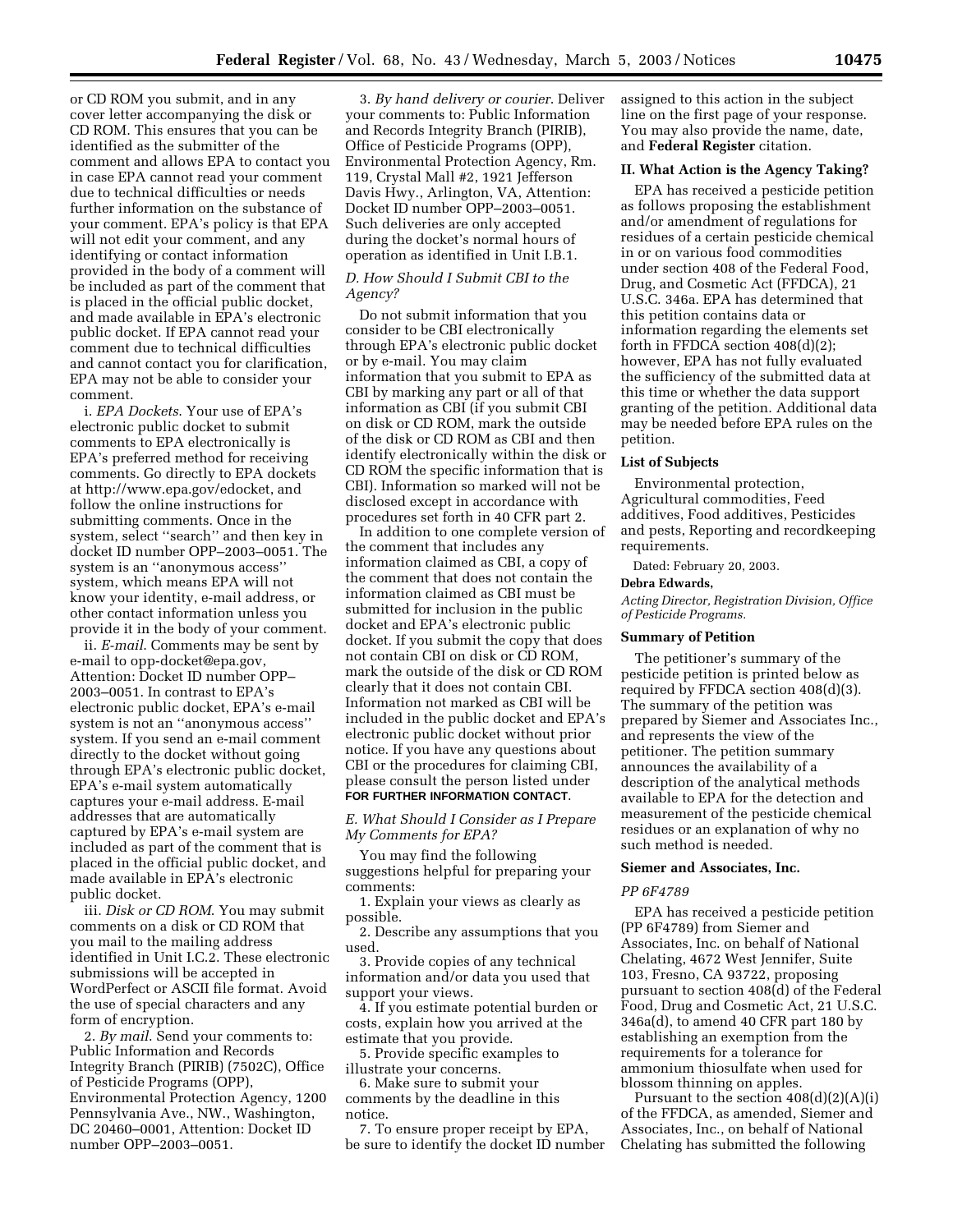summary of information, data and arguments in support of their pesticide petition. This summary was prepared by Siemer and Associates, Inc., and EPA has not fully evaluated the merits of the petition. EPA edited the summary to clarify that the conclusions and arguments were the petitioner's and not necessarily EPA's and to remove certain extraneous material.

On August 30, 1996 Siemer and Associates on behalf of National Chelating petitioned EPA, under pesticide petition 6F4789, for a permanent exemption from the requirements of a tolerance for ammonium thiosulfate on apples.

Section 408(b)(2)(A) of the amended Federal Food, Drug, and Cosmetic Act allows the EPA to establish an exemption from the requirements for a tolerance only if the Administrator determines that there is a ''reasonable certainty that no harm will result from the aggregate exposure to the pesticide chemical residue, including all anticipated dietary exposures and all other exposures for which there is reliable information.''

The available information indicates that there is a reasonable certainty that no harm will result from various types of exposure. Requests for waivers from the requirements of performing studies for known chemistry are presented and substantiated. The following is a summary of the information submitted to EPA, to support the establishment, under Section 408(b)(2)(D) of the amended FFDCA, of a tolerance for ammonium thiosulfate on apples.

#### *A. Residue Chemistry*

1. *Plant metabolism.* The qualitative nature of the residues of ammonium thiosulfate in apple is adequately understood. The requirement for residue studies was waived by EPA based on the knowledge that ammonium thiosulfate has been used as a soil applied and foliar applied fertilizer for many years. Prior experience and numerous publications teach that ammonium thiosulfate ionizes when placed into water, forming an ammonium ion and a thiosulfate ion which further degrades to form elemental sulfur and a sulfate ion. The sulfur is further oxidized to form a sulfate ion. The ammonium and sulfate ions thus formed are absorbed into the growing plant and moved into the naturally occurring nitrogen and sulfate pools that occur naturally in growing plants. Once applied to the plant, without isotope identification, it is not possible to separate the ammonium and sulfate ions that will occur from those that already occur naturally in the plant. On this basis, an

exemption from the requirements of a tolerance is justified. There is no analytical method needed since there is no practical way to separate the ammonium and sulfate ions from those that naturally occur.

2. *Analytical method.* The need for an analytical method is waived on the basis that there is no need for analyzing for the component of ammonium and sulfate ion applied for blossom thinning purposes.

3. *Magnitude of residues.* No residues of ammonium thiosulfate will be identified separately from those ammonium and sulfate ions naturally occurring. This result supports the proposed exemption from the requirements for a tolerance.

#### *B. Toxicological Profile*

A request to waive the battery of mammalian toxicity studies for ammonium thiosulfate is based on and justified by the following:

1. *Acute toxicity.* Based on EPA criteria, ammonium thiosulfate previously registered for a non-food use as an ornamental herbicide has been shown to be relatively non-toxic and has been registered for non-food use purposes as a Category III herbicide. These data have previously been supplied to the agency.

2. *Genotoxicity.* A request for a waiver from the following requirements is made on the basis that sodium thiosulfate is on the Food and Drug Administration's Generally Recognized as Safe (GRAS) list at 21 CFR 184.1807, and ammonium thiosulfate is already exempted from the requirements of a tolerance when used in accordance with good agricultural practices as inert (or occasionally active) ingredients in pesticide formulations applied to growing crops or to raw agricultural commodities after harvest (at 40 CFR 180.1001(c)). Ammonium thiosulfate ionizes to form ammonium ion and thiosulfate ion in water with neither of these ions being mutagenic or genotoxic. On that basis the following tests are requested to be waived.

i. Gene Mutation - Ames.

ii. *In vitro* Structural chromosomal aberration assay.

iii. *In vitro* CHO/HGPRT assay. iv. *In vivo* micronucleus aberration assay.

3. *Reproductive and developmental toxicity.* A request for waiving the data requirements for the following is made on the basis of the discussion in paragraph B. above. In addition, all of the tests listed below rely on feeding the test substance, to animals that have acidic stomachs. Placing ammonium thiosulfate into an acidic environment

will cause near instantaneous ion formation giving rise to ammonium and thiosulfate ions, which ultimately breaks down to elemental sulfur and sulfite. These sulfur forms will be quickly oxidized under acidic conditions to sulfate, which will be incorporated into the normal sulfate pool that exists within the metabolic system of the various animal test systems. The ammonium ion will react with the acidic component, most likely forming ammonium chloride which will be metabolized in a well understood pathway in the systems of the various animal test systems. The new moiety formed in this acidic medium is the sulfite ion which also is well understood and is quickly oxidized to sulfate. The FDA instituted studies in 1975 and 1985 on the GRAS status of sulfite and, as a result of these studies, has substantiated the GRAS status except for a few individuals that might be allergic to sulfite. In this proposed usage, however, the sulfite will not reach the possibly allergic people, since the sulfite will be metabolized to sulfate in the plant system before reaching any sensitive people who may consume the treated tissue. The data waivers requested are as follows:

i. Teratology in rats.

ii. Teratology in rabbits.

iii. 2-Generation reproduction in rats. 4. *Subchronic toxicity.* The data requirements listed below are requested to be waived on the basis illustrated above at paragraph B. 3.

i. 28–Day dermal in rats.

ii. 13–Week oral feeding in rats.

iii. 90–Day oral feeding in dogs.

5. *Chronic toxicity.* The data requirements listed below are requested to be waived for reasons listed above at paragraph B. 3.

i. 1–Year chronic toxicity in dogs.

ii. 18–month chronic toxicity and carcinogenicity in mice.

iii. 24–month chronic toxicity and carcinogenicity in rats.

6. *Animal metabolism.* The metabolism of ammonium thiosulfate is well understood in animals. As listed above, this substance rapidly ionizes in the acidic portion of the animal gut, giving rise to ammonium ion and sulfate ion. Both of these substances are required and occur in the metabolism of animals.

7. *Metabolite toxicology.* No toxicologically significant metabolites will be detected in plant or animal metabolism studies using ammonium thiosulfate. Therefore, no metabolites are required to be regulated.

8. *Endocrine effects.* There is no information available that suggest that